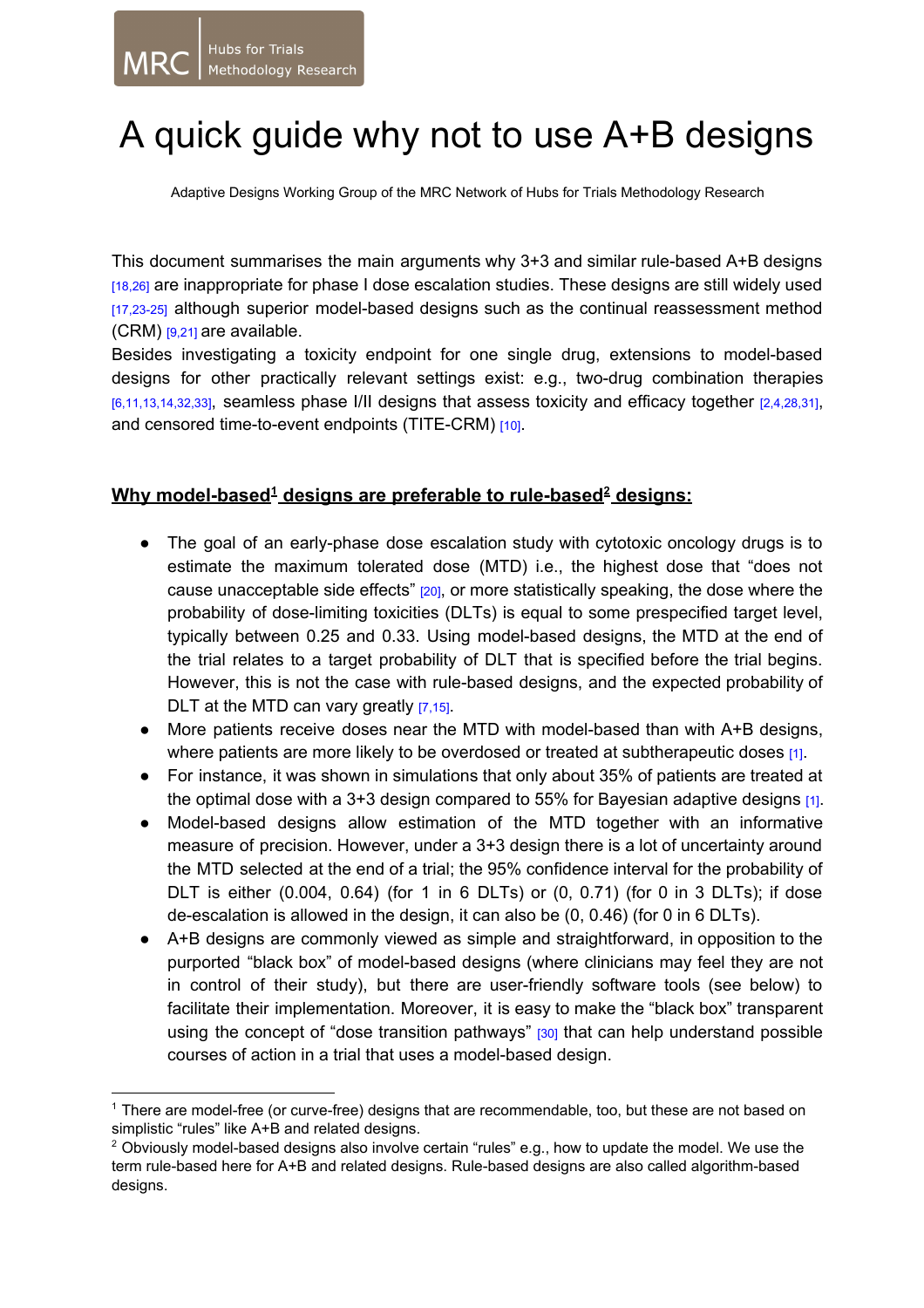- A+B designs are "memoryless" [22] and therefore inefficient: they only use the information from the last cohort of patients that entered the study to determine the next dose whereas model-based designs make use of all data accumulated.
- Although there are some extensions of rule-based designs (e.g., to drug combinations  $[5,12,16]$ , they also suffer from the same drawbacks as simple A+B designs, whereas model-based approaches are clearly more flexible and supersede rule-based designs also for more complex questions e.g., when assessing drug combinations  $[6,11,13,14,32,33]$  or toxicity together with efficacy  $[2,4,28,31]$ .
- Where the goal of the dose escalation study is to understand a dose-response relationship (e.g., when looking into a pharmacodynamic marker and not just toxicity), only a model-based approach will be expedient, whereas A+B designs do not adequately characterise the dose-response curve and are therefore useless.

|                                                                                            | <b>Rule-based designs</b>            | <b>Model-based designs</b>                    |
|--------------------------------------------------------------------------------------------|--------------------------------------|-----------------------------------------------|
| Target DLT rate                                                                            | unclear                              | clearly defined and can be<br>flexibly chosen |
| Patients treated at the optimal dose                                                       | (relatively) few                     | (relatively) many                             |
| Patients treated at subtherapeutic doses                                                   | (relatively) many                    | (relatively) few                              |
| Utilisation of available data                                                              | poor                                 | efficient                                     |
| Extension to more complex questions                                                        | difficult & dubious                  | smooth & straightforward                      |
| Deviations from the plan (e.g., other<br>doses, different number of patients on a<br>dose) | hard or impossible to<br>incorporate | easily accommodated                           |

**Table 1:** Summary of some key features of rule-based and model-based designs.

Whatever design is used, the model should be viewed as a guiding tool as there are a lot of factors not captured by only looking at DLTs. It provides recommendations for dose-escalation decisions, which can be combined with clinical expertise in order to reach a consensus about what the next cohort of patients will receive.

## **Some useful (and free) software tools:**

- Properties of rule-based A+B designs can be calculated and visualised with this web app: https://graham-wheeler.shinyapps.io/AplusB/.
- CRM designs are easily calculated with the R packages bcrm [27], CRM [19], or dfcrm [8].
- Dual agent and multiple endpoints designs are included in the R package  $\text{crmPack}$  [3].
- The MD Anderson Cancer Center offers a software library [\(https://biostatistics.mdanderson.org/softwaredownload\)](https://biostatistics.mdanderson.org/softwaredownload) with multiple tools for dose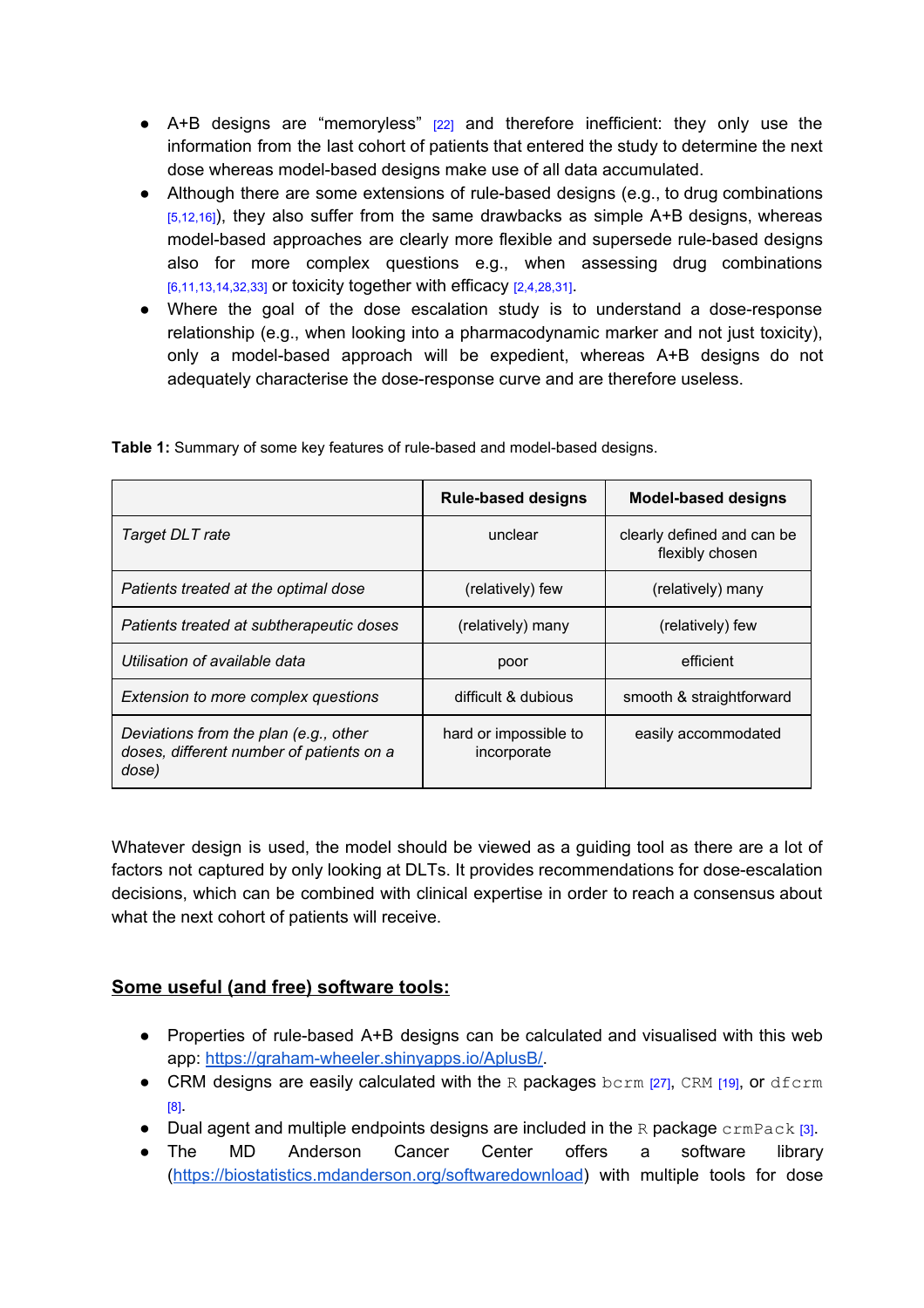escalation studies, specifically bCRM, BMA CRM, BOIN Design Desktop Program, CRM, EffTox, Dose Schedule Finder, ToxFinder, UAROET, and U2OET.

- A web-based dose-finding tool  $NextGen-DF$  [29] is available at [http://www.compgenome.org/NGDF.](http://www.compgenome.org/NGDF/)
- The Center for Quantitative Sciences at Vanderbilt University's School of Medicine developed a web app to compare and select among different designs for dose escalation: [https://cqs.mc.vanderbilt.edu/shiny/AdaptiveDesignS.](https://cqs.mc.vanderbilt.edu/shiny/AdaptiveDesignS)

## **References**

[1] Babb J, Rogatko A, Zacks S (1998) Cancer phase I trials: efficient dose escalation with overdose control. *Statistics in Medicine*, **17**(10), 11031120.

[2] Bekele B, Shen Y (2005) A Bayesian approach to jointly modeling toxicity and biomarker expression in a phase I/II dose-finding trial. *Biometrics*, 61(2), 344-354.

[3] Bove DS, Yeung WY, Palermo G, Jaki T (2016) crmPack: Object-oriented implementation of CRM designs. R package version 0.1.9. Available from http://CRAN.R-project.org/package=crmPack.

[4] Braun TM (2002) The bivariate continual reassessment method: extending the CRM to phase I trials of two competing outcomes. Controlled Clinical Trials, 23(3), 240-256.

[5] Braun TM, Alonzo TA (2011) Beyond the 3+3 method: expanded algorithms for dose-escalation in phase I oncology trials of two agents. *Clinical Trials*, 8(3), 247-259.

[6] Braun TM, Wang S (2010) A hierarchical Bayesian design for phase I trials of novel combinations of cancer therapeutic agents. *Biometrics*, **66**(3), 805-812.

[7] Chen Z, Krailo MD, Sun J, Azen SP (2009) Range and trend of expected toxicity level (ETL) in standard A+B designs: a report from the children's oncology group. *Contemporary Clinical Trials*, **30**(2), 123-128.

[8] Cheung K (2013) dfcrm: Dose-finding by the continual reassessment method. R package version 0.2-2. Available from http://CRAN.R-project.org/package=dfcrm.

[9] Cheung YK (2011) *Dose Finding by the Continual Reassessment Method.* Chapman & Hall/CRC, Boca Raton, FL. ISBN 978-1-4200-9151-9.

[10] Cheung YK, Chappell R (2000) Sequential designs for phase I clinical trials with late-onset toxicities. *Biometrics*, **56**(4), 1177-1182.

[11] Cotterill A, Lorand D, Wang J, Jaki T (2015) A practical design for a dual-agent dose-escalation trial that incorporates pharmacokinetic data. *Statistics in Medicine*, 34(13), 2138-2164.

[12] Hamberg P, Verweij J (2009) Phase I drug combination trial design: walking the tightrope. *Journal of Clinical Oncology*, 27(27), 4441-4443.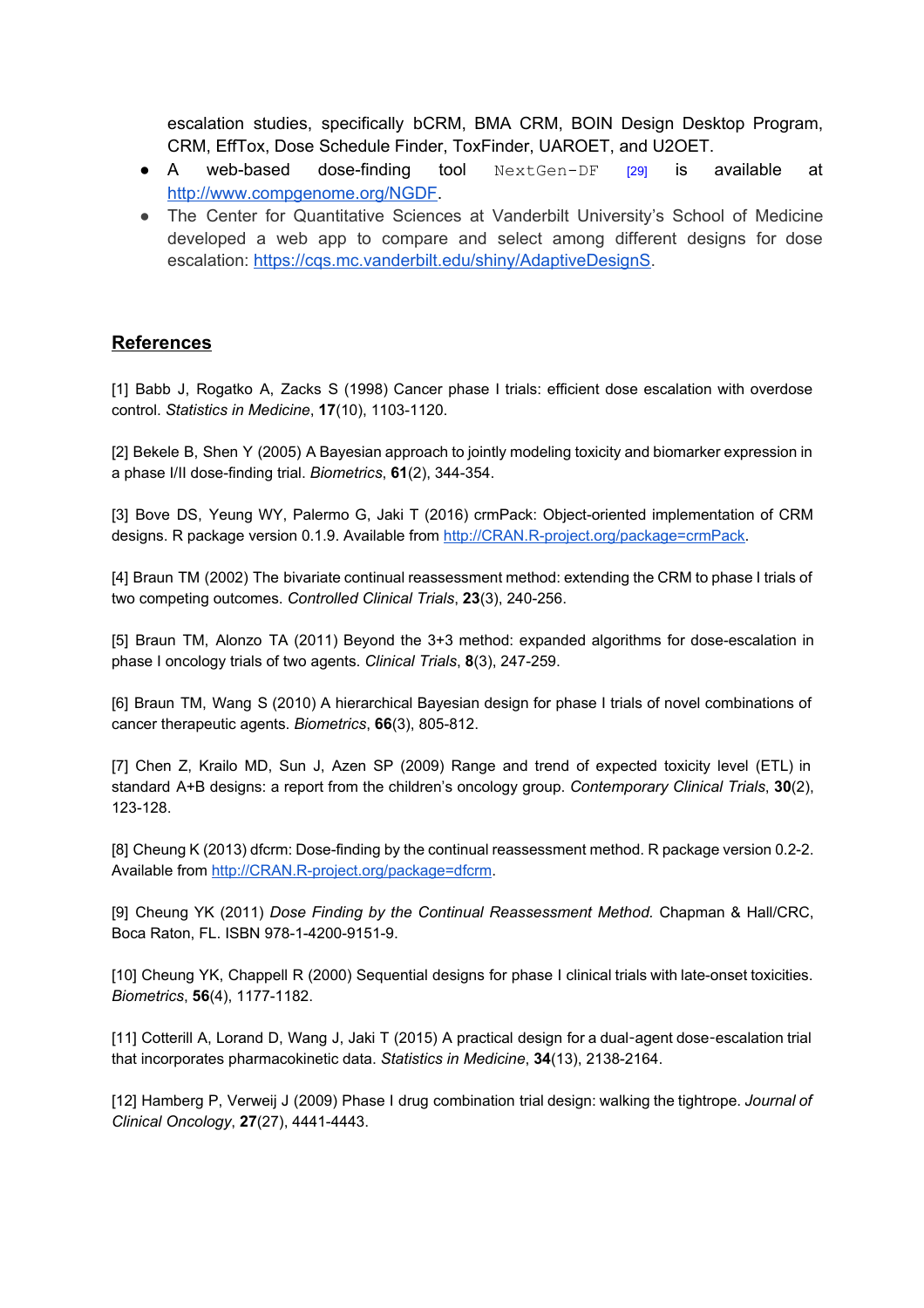[13] Harrington JA, Wheeler GM, Sweeting MJ, Mander AP, Jodrell DI (2013) Adaptive designs for dual-agent phase I dose-escalation studies. Nature Reviews Clinical Oncology, 10(5), 277-288.

[14] Hirakawa A, Wages NA, Sato H, Matsui S (2015) A comparative study of adaptive dose-finding designs for phase I oncology trials of combination therapies. Statistics in Medicine, 34(24), 3194-3213.

[15] Kang SH, Ahn C (2001) The expected toxicity rate at the maximum tolerated dose in the standard phase I cancer clinical trial design. *Drug Information Journal*, 35(4), 1189-1199.

[16] Lee BL, Fan SK (2012) A two-dimensional search algorithm for dose-finding trials of two agents. *Journal of Biopharmaceutical Statistics, 22(4), 802-818.* 

[17] Le Tourneau C, Lee JJ, Siu LL (2009) Dose escalation methods in phase I cancer clinical trials. *Journal of the National Cancer Institute, 101(10), 708-720.* 

[18] Lin Y, Shih WJ (2001) Statistical properties of the traditional algorithm-based designs for phase I cancer clinical trials. *Biostatistics*, 2(2), 203-215.

[19] Mo Q (2012) CRM: Continual reassessment method (CRM) for phase I clinical trials. R package version 1.1.1. Available from http://CRAN.R-project.org/package=CRM.

[20] National Cancer Institute (2015) NCI Dictionary of Cancer Terms. Available at http://www.cancer.gov/publications/dictionaries/cancer-terms?CdrID=572160.

[21] O'Quigley J, Pepe M, Fisher L (1990) Continual reassessment method: a practical design for phase 1 clinical trials. *Biometrics*, **46**(1), 3348.

[22] O'Quigley J, Zohar S (2006) Experimental designs for phase I and phase I/II dose-finding studies. *British Journal of Cancer*, 94(5), 609-613.

[23] Penel N, Isambert N, Leblond P, Ferte C, Duhamel A, Bonneterre J (2009) "Classical 3+3 design" *versus* "accelerated titration designs": analysis of 270 phase 1 trials investigating anti-cancer agents. *Investigational New Drugs*, 27(6), 552-556.

[24] Riviere MK, Le Tourneau C, Paoletti X, Dubois F, Zohar S (2015) Designs of drug-combination phase I trials in oncology: a systemaic review of the literature. Annals of Oncology, 26(4), 669-674.

[25] Rogatko A, Schoeneck D, Jonas W, Tighiouart M, Khuri FR, Porter A (2007) Translation of innovative designs into phase I trials. *Journal of Clinical Oncology*, **25**(31), 49824986.

[26] Storer BE (1989) Design and analysis of phase I clinical trials. *Biometrics*, 45(3), 925-937.

[27] Sweeting M, Mander A, Sabin T (2013) bcrm: Bayesian continual reassessment method designs for phase I dose-finding trials. *Journal of Statistical Software*, 54(13), 1-26.

[28] Thall P, Russell K (1998) A strategy for dose-finding and safety monitoring based on efficacy and adverse outcomes in phase I/II clinical trials. *Biometrics*, **54**(1), 251-264.

[29] Yang S, Wang SJ, Ji Y (2015) An integrated dose-finding tool for phase I trials in oncology. *Contemporary Clinical Trials*, 45(Part B), 426-434.